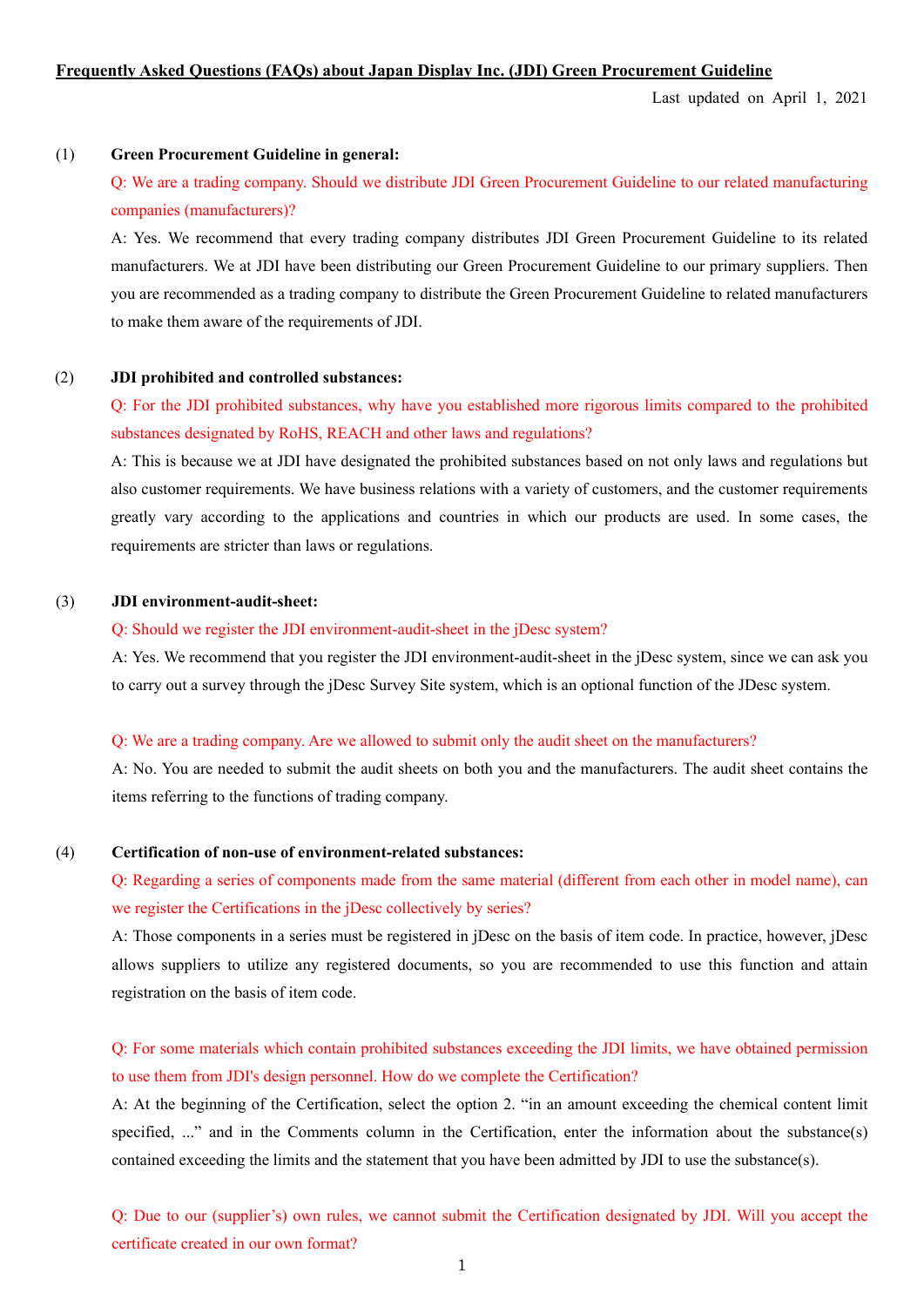A: As a rule, we require submission of the Certification designated by us. However, if you as a supplier cannot meet the requirements due to your internal rules, consult us in advance about whether we can accept any alternative certification. We will review whether to accept your certification created in your own format.

# Q: For the concentration of substances in the Annex [Substance Survey Form] of Certification of non-use of environment-related substances, which should we enter, theoretical value or analytical value?

A: It is left to your discretion which should be entered, theoretical or analytical value. However, in case where the value you enter is different from that included in other submitted documents (e.g., ratio of constituents included in JAPIA Sheet and/or SDS (MSDS)), specify the significance of the value in the Remarks column on the far-right portion of the Annex [Substance Survey Form] or in the Comments column at the bottom of the Annex [Substance Survey Form].

(Entry example: Analytical value, Maximum theoretical value)

Q: We have substitute components (\*the components with the same performance, which may be used depending on the timing of delivery) for some components in the products subject to survey. Are we required to also include the substitute parts in the Annex [Component List] and Annex [Substance Survey Form] of the Certification?

A: Yes. Include all items which may be delivered to customers. For the substitute materials, enter the statement showing the substitute materials in the Remarks column to avoid a possibility of double counting of the total number. In addition, also for the substitute materials, remember to register their relevant data (e.g., analytical reports, SDS) in the jDesc. The substitute materials may be compiled in ZIP files or other means for registration.

\* If primary materials and substitute materials cannot be clearly distinguished from each other, define either one of the materials (\*preferably the material which contains most the prohibited or controlled substances, if contained) as "primary material" and the others as "substitute materials."

# (5) **JAPIA Sheet:**

#### Q: Tell us the password to access the JAPIA Sheet.

A: Password cannot be disclosed. If you forgot your password, contact our Environmental Division. (E-mail: green.proc.zz@j-display.com) In the event of revision made to JAPIA Sheet, we will notify individual suppliers of the revision including the timing of ensuring compatibility with the jDesc system.

\* The notification will be made as a rule through the Guide (information) mail function in the jDesc system.

# Q: Even when the JAPIA Sheet is started, an error occurs in attempts of data retrieval and/or data checking. What is the cause?

A: An error occurs when you start the JAPIA Sheet without holding the JapiaSheet (\*\*.xlsm) for data input and the external list file (EXLIST \*\*.xlsx) in the same folder. An error also occurs if the language and version for the data input and external list files are not in the same combinations.

# Q: You require that Item No. 14 "Trade name" in the JAPIA Sheet must be entered. What should we enter? In addition, why must we fill in the Trade name?

A: Enter material model names designated by individual suppliers (manufacturers). We recommend that you enter the same names as the sample names included in analytical reports whenever possible to ensure proper checking. Where trade names are undisclosed, fill in any serial numbers.

In practice, if you omit filling in the Trade name, an error occurs when you attempt to upload the JAPIA Sheet to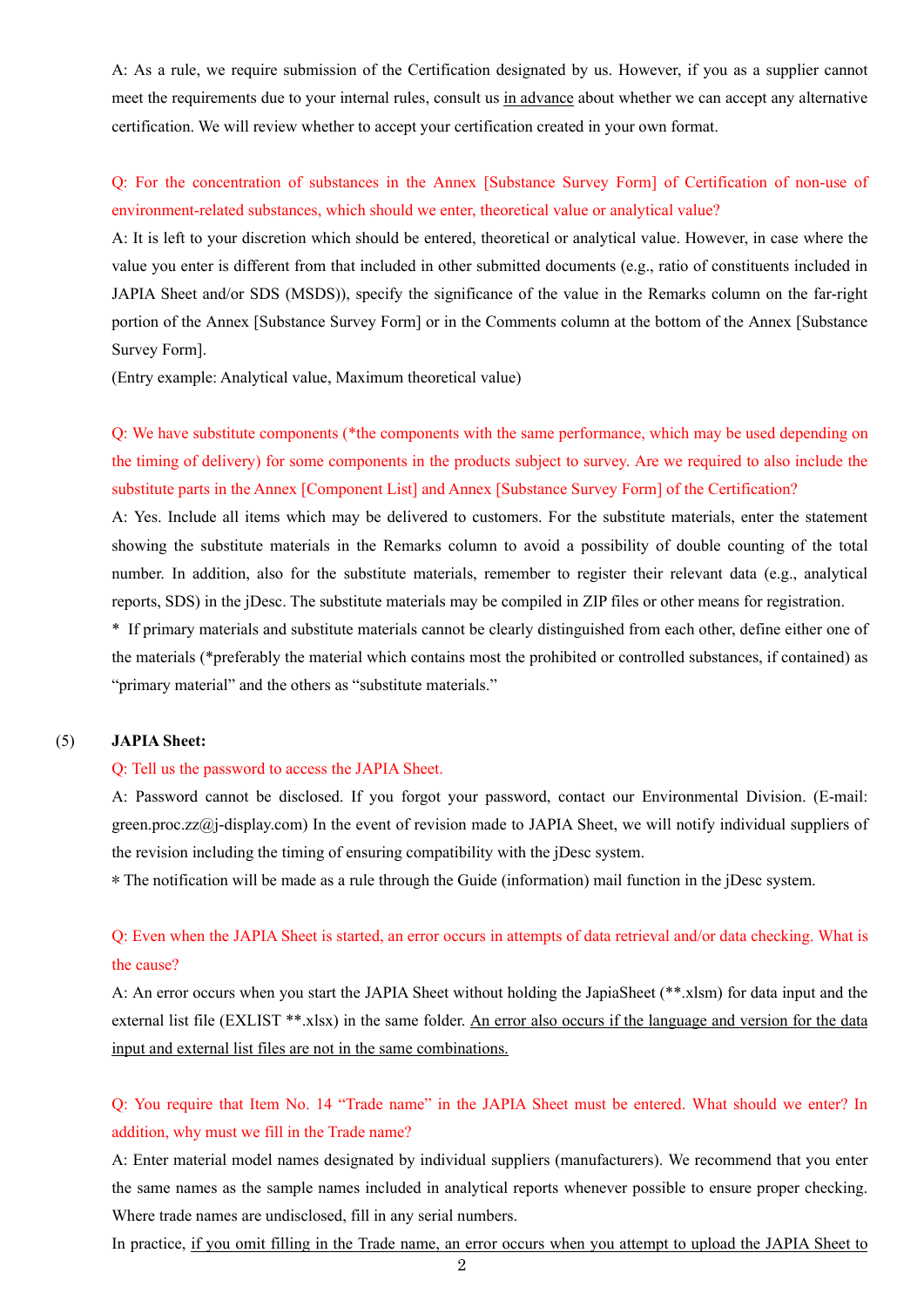jDesc. The Trade name will appear on the screen to allow suppliers to register documents about constituting materials (homogeneous materials) in the jDesc screen, thus providing the basis for judgment on proper registration of documents.

# Q: For the inks, adhesives and other liquid materials which have varying constituents and/or weights before and after being dried, tell us what information we should include in the JAPIA Sheet.

A: Register the constituents in the state at the time of delivery to us. Where inks or adhesives are practically applied at suppliers, enter the state after drying. Although, when inks or other liquid materials themselves are delivered to us, you may report the constituents of the liquid materials at the time of delivery, there may be a case that our customer requests us to enter the constituents after drying and, in such case, we may request suppliers to provide information on the constituents after drying.

There are such chemical substances that are shown as process chemicals when their constituents (CAS No.) are entered in the JAPIA Sheet. The process chemicals can volatilize in the manufacturing process like solvents and/or change to other compounds and then, they are unlikely to remain in products. Therefore, when you are to register the substances displayed as process chemicals, check whether the substances are really left in the products delivered to us and register only the substances determined to actually remain in the products. If residual components are unknown, consult the manufacturer.

#### Q: Are we required to register the components also for separators and protective sheets for tapes?

A: We recommend that you register the components also for tape separators and protective sheets provided that the components are indicated in the specifications and/or drawings. Remember to register the analytical reports and SDS (MSDS) for those components.

# Q: If we are not given any information about components from upstream manufactures, can we register the components in "Others" or the like?

A: In the JAPIA Sheet, you can use "Others" or the like for registration of any constituting materials (homogeneous substances) whose contents are 10% or less. However, for the JDI prohibited and controlled substances, you are required to report them even if their contents are found 10% or less.

### Q: Where can we acquire the format of JAPIA Sheet?

A: JAPIA Sheet is the format provided by JAPIA (Japan Auto Parts Industries Association). It is formally known as JAPIA Standard Materials Datasheet. You can download the format from the JAPIA website at the following URL. (\*Various documents may be downloaded.)

JAPIA Website URL: http://www.japia.or.jp/datasheet/ (Japanese)

http://www.japia.or.jp/english/datasheet.html (English)

### Q: When registering metallic constituents in the JAPIA Sheet, to what points should we pay attention?

A: When you register a metallic material about which ISO, JIS and/or other official material standards have been established, select the appropriate option for its "Material name" from the Material Master. The composition of the material will be automatically displayed. Also for plating materials, select applicable option from the Material Master as a rule. In actuality, however, where the actual composition of plating materials is not found in the list in the Material Master, remember to register the exact composition.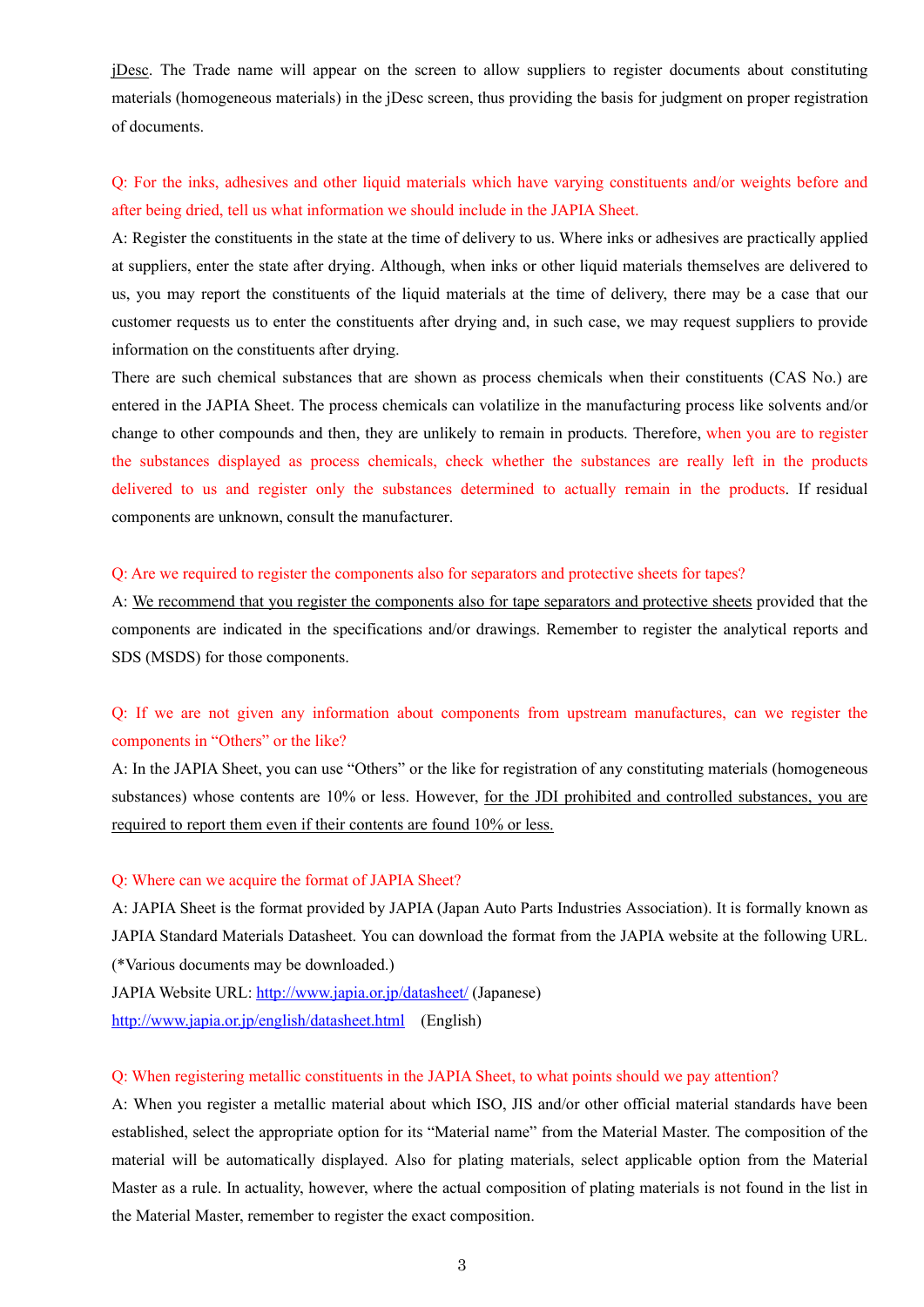# Q: How do we register the chemical substances with CAS numbers that are not included in the database (DB) in JAPIA Sheet?

A: As a rule, register every chemical substance based on the DB in JAPIA Sheet. However, where appropriate CAS No. or chemical substance is not found in the DB, please contact the section which has requested for survey or our Environmental Division.

# Q: The external list (EXLIST-\*\*.xlsx) in the JAPIA Sheet does not open. Tell us the password for the external list.

A: The external list cannot be opened. The external list constitutes chemical substances DB for data link with JAPIA Sheet and then you do not need to open the list. Remember that the external list should be held in the same folder as for the JAPIA Sheet.

### Q: Many errors occur in the error checking after completion of JAPIA Sheet. Tell us what action to take.

A: You must take different actions according to details of errors. Following the error message after error checking, make corrections with reference to manuals. Also refer to the section titled Frequently encountered errors and their causes in the JAMA Sheet User's Manual. JAPIA Sheet includes "Material name," "Substance code (CAS No.)," and other items allowing you to select an appropriate option with the Select button. Remember that an error occurs if you attempt to type in any of these items.

# (6) **Analytical reports:**

Q: Regarding analysis laboratory, is the analysis in our company accepted provided that we have granted the certification of ISO 17025?

A: No. In order to meet the requirements of our customers, remember to submit the analytical reports issued by third-party organizations.

### Q: Are we required to submit analytical reports on materials provided by JDI?

A: For materials provided by JDI, submission of analytical report is not required as a rule. In practice, however, there are various methods adopted for providing materials and so, contact the section which has requested for survey for details.

### Q: For analysis of plating, are we allowed to analyze plating solutions?

A: No. Analysis of plating solutions has no significance, so remember to analyze the plating itself. If you find difficulty in analyzing only the plated section of any delivered material, you may evaluate the analysis of plated section by difference using a component whose base material is known.

We appreciate your cooperation to meet the requirements of our customers.

# Q: For the analytical report on inks, are we allowed to provide the analytical results of liquid samples (before drying)?

A: In case where the parts you deliver to us contain inks after drying, remember to submit the analytical reports on the inks after drying. For the inks and other liquid materials which have varying components according to the state, liquid (before being dried) and solid (after being dried), submit the analytical reports referring to the state of components and products which are delivered to us. In addition, there may be a case that our customer requests us to submit the analytical reports on the inks after drying and, in such case, we may request suppliers to provide the analytical reports on inks after drying.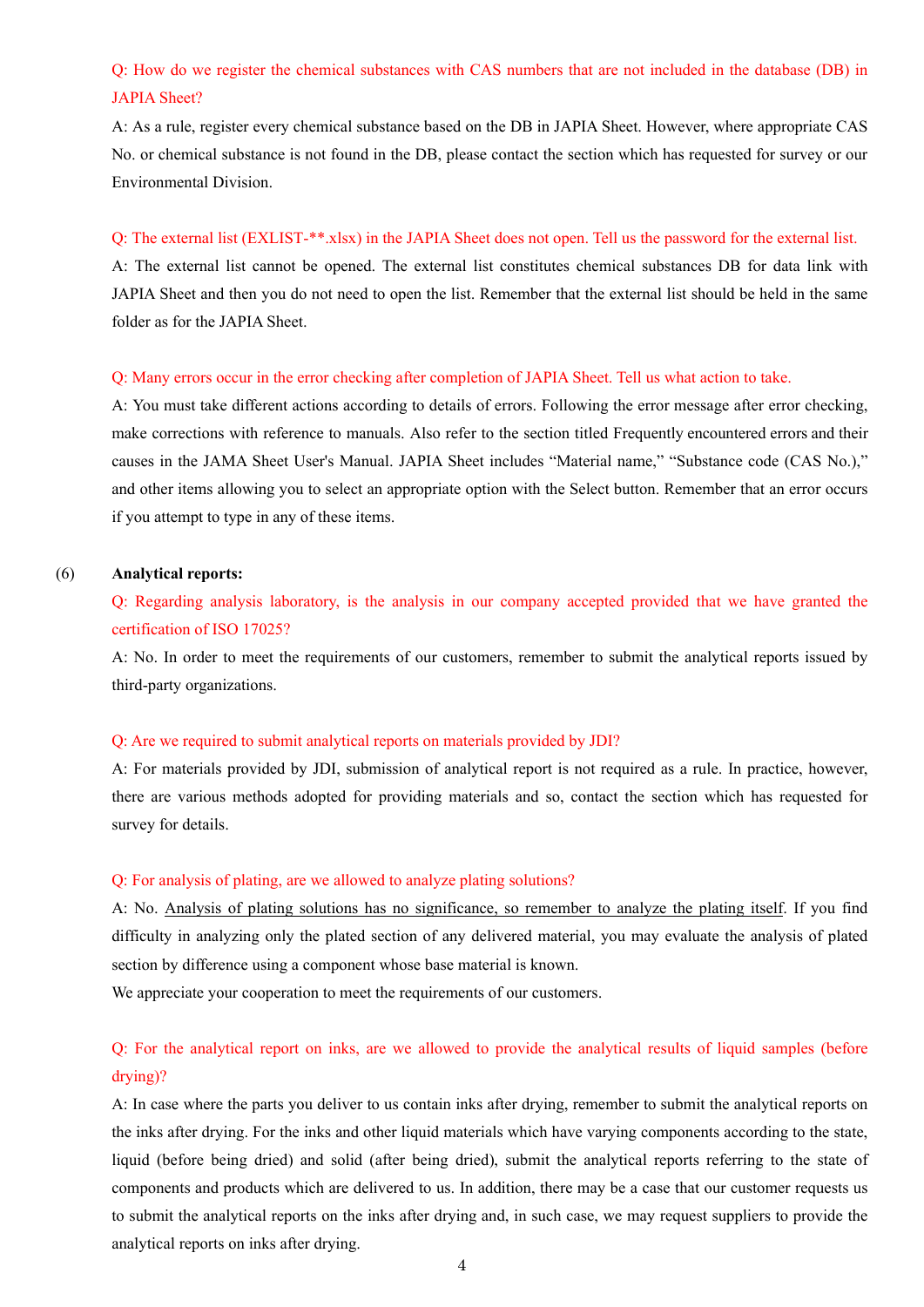# Q: Are we allowed to register a file (e.g., in the ZIP format) all at once for a batch of components rather than by constituting material?

A: You are required to register analytical reports and SDS (MSDS) for individual constituting materials. This is because batch registration causes the system to have difficulty in identifying which files are related to which constituting materials. We appreciate your cooperation in advance.

Q: Where manufacturers reject submission of analytical reports since the reports include confidential information, tell us how to act.

A: You can protect with masking any product name, the company which has requested for analysis, and other confidential information. You are required at the very least to allow us to identify to what material the analytical report refers.

Q: As the constituent material of the resin used, the base resin contains additives (glass fiber, coloring agent, etc.). In this case, what kind of analytical report should we submit?

A: Submit the analytical report referring to the state in which the base resin contains additives. Otherwise, you may submit analytical reports individually for the base resin and additives. Remember that the analytical report referring only to the base resin will not be accepted.

# (7) **jDesc (general, request for survey, application, etc.):**

### Q: Does the request for survey refer to volume production code alone or prototyping code in addition?

A: Request for survey may refer to either one of the codes and also both of the codes in some cases, depending on the required customer services. For individual requests for survey, register a complete set of environment-related documents.

### Q: Tell us how to respond in case where we become locked out due to incorrect or wrong password.

A: If you enter incorrect or wrong passwords for five consecutive times, you will be locked out and notification of your ID and a new password will be sent to the e-mail address that has been registered corresponding to the ID. If your ID itself is unknown, or if your registration information regarding e-mail address is unknown, contact jDesc Help Desk. Note that a notification e-mail will be sent about two hours later (between 08:00 and 20:00 JST).

#### Q: Can already submitted data be corrected (by suppliers)?

A: No. Already submitted data cannot be corrected by suppliers. When you need to correct any submitted data, contact the section which has requested for survey at JDI for Reject (Resurvey) to re-register corrected information.

# Q: When we are requested to make a survey about any discontinued products, are we allowed to Request reject to JDI?

A: Yes. You can Request reject to the section which has requested for survey through jDesc, including the reasons to Request reject. In practice, however, you may be requested to make a survey on any discontinued products when required by our customers. In this case, you are required to respond to the request as appropriate.

Q: (Where the primary suppliers of JDI are a trading company) should registration in jDesc be relied on the trading company? Otherwise, should the registration be relied on manufacturers?